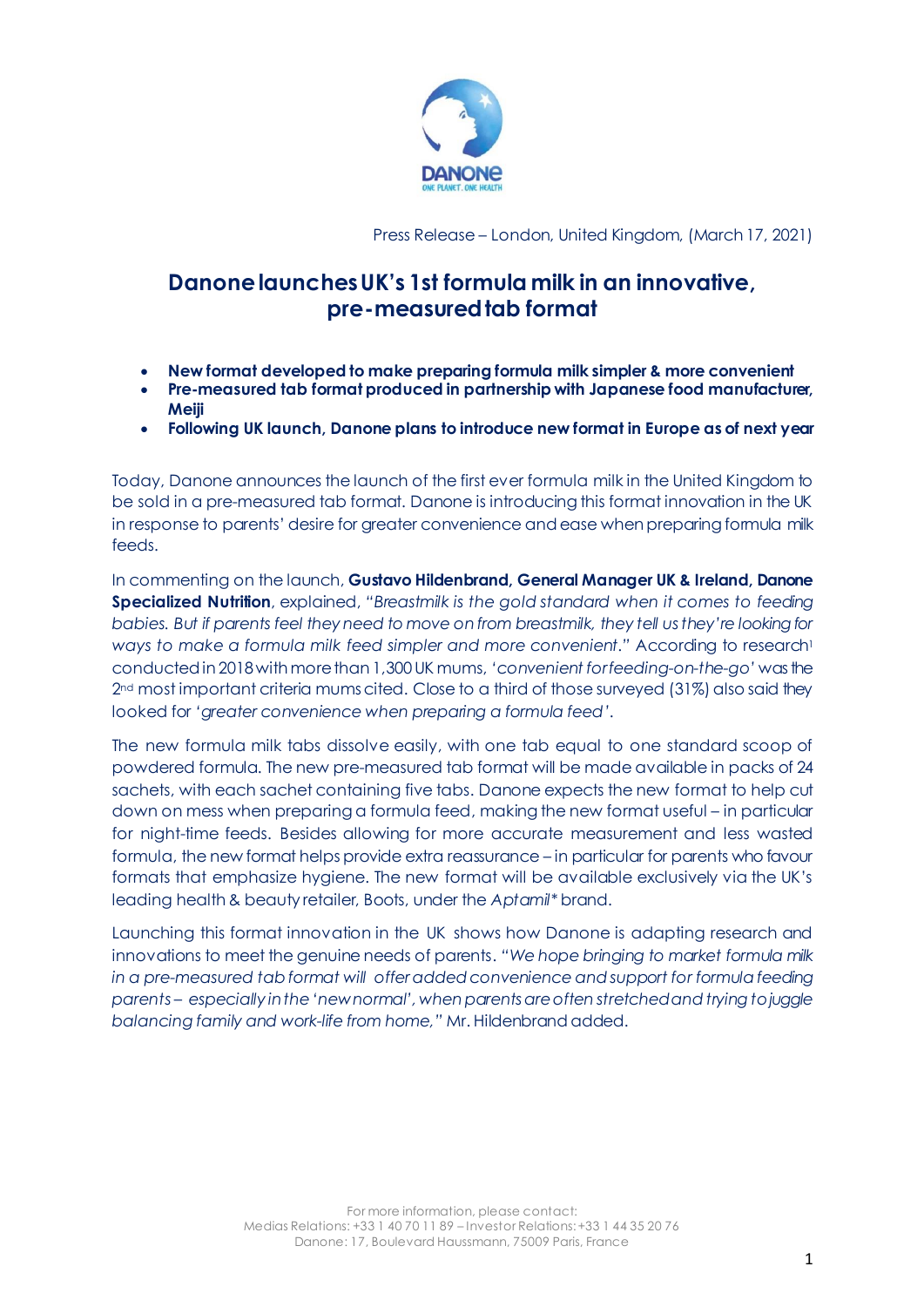## **Danone to produce new pre-measured tab format through manufacturing partnership with Japanese food company, Meiji**

Danone is producing formula milk in a pre-measured tab format at Danone's formula milk production facility in Wexford, Ireland, through a manufacturing partnership with Japanese food manufacture, Meiji. The exclusive memorandum of understanding (MOU) between Danone and Meiji covers the production of this format innovation through which Danone is combining its formula milk recipes with Meiji's patented tab production technology.

**Jean-Michel Lequin, Director of Danone's Wexford, Ireland, formula milk production facility**, explains, *"At Danone, we've seen how in other food categories – like coffee and culinary stocks – introducing portion controlled and dosed formats has been a game changer for consumers, who look for more convenience and ease. That's why we've worked with Meiji to set up a production line for pre-measured formula milk tabs at Danone's formula milk production facility in Wexford, Ireland to serve the UK market."*

Producing formula milks at Danone's facility in Wexford, Ireland, that uses Meiji's tab production technology, also reflects Danone's conviction that the health of people and the planet are interconnected – summed up in the company's *'One Planet. One Health'* frame of action. Mr. Lequin: "*By installing Meiji's tab production technology at Danone's formula milk facility here in Wexford, Ireland, Danone can source and produce formula milk in this new format locally for the UK market, and that helps reduce our carbon footprint."*

In commenting on the UK launch, **Shun Yoshioka, Managing Director of Meiji Food Europe**, added, *"We're very pleased to have reached this milestone in our collaboration with Danone. Through our manufacturing partnership with Danone, we're introducing a convenient, innovative format in formula milks – based on Meiji's tabletting know-how – for the first time in the UK & Europe."*

Following a successful launch of this format innovation in the UK, Danone plans to begin offering this new format in other countries in Europe as of 2022.

\* *Aptamil follow-on milk*

-ENDS-

## References:

1. Usage & attitude commissioned research, among 1329 parents of 0-36-month-old infants using formula milk, UK, 2018.

**IMPORTANT NOTICE: Breastfeeding is best. Infant milk is suitable from birth when babies are not breastfed. Follow-on milk is only for babies over 6 months, as part of a mixed diet and should not be used as a breastmilk substitute before 6 months. We advise that the use of formula milks and the decision to start weaning should be made only on the advice of a doctor, dietitian, pharmacists or other professional responsible for maternal and child care based on a baby's individual needs.**

- **For more information about this innovative launch, please click** [HERE](https://www.danone.com/stories/articles-list/formula-milk-feeding.html)
- **To download photos, please click** [HERE](https://danone-my.sharepoint.com/:f:/p/noeline_louat/EoLTpZGmPiJHoyxVxAg0JmoB_Ips2akE4-WwQPo0CW8bHQ?e=UA50hY)

**Press Contacts:** 

Sofia Westaby – [sofia.westaby@ketchum.com](mailto:sofia.westaby@ketchum.com) – +44(0)7718 232 140 Jayson Otke – [jayson.otke@danone.com](mailto:jayson.otke@danone.com) – +31 6 1511 2147